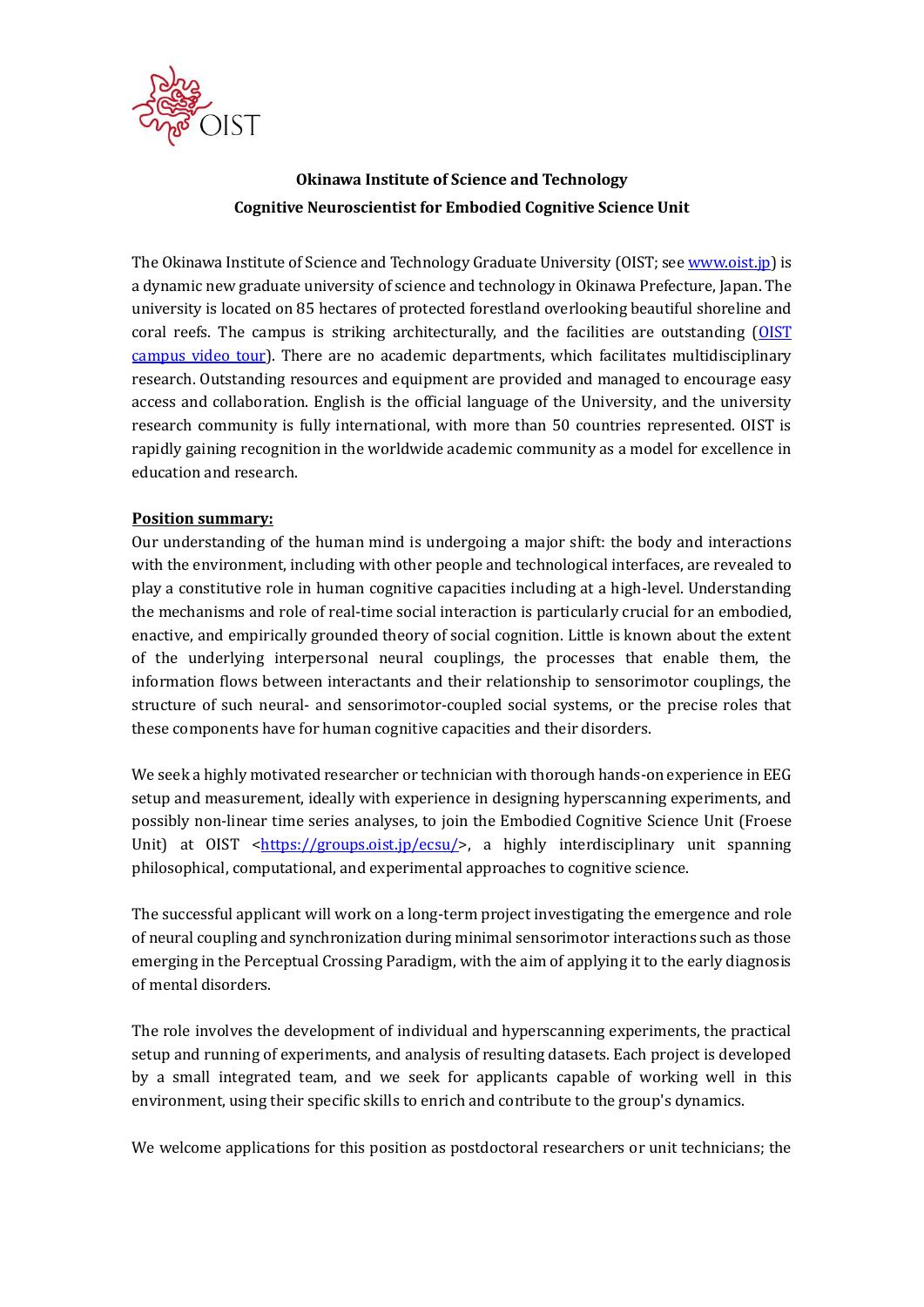

position is initially for 1 year, renewable for a second year upon mutual agreement. Circumstances allowing, strong applicants will be invited for on-site interviews and a few days of team work; should this not be possible in person, a few days of remote collaborative work will be requested in order to evaluate the overall fit with team and project topics. Applications for this position are open until the position is filled.

## **Unit summary:**

In this unit we pursue the implications of embodied and enactive cognitive science from the mind's most basic expressions in adaptive behavior to its most complex manifestations in abstract thinking. Our interdisciplinary research is framed by a general interest in better understanding the major transitions from minimal cognition to human cognition, and our guiding insight is that changes in environmental mediation, among which sociocultural and technological mediation, have the potential to transform and potentiate the mind.

Our goals align with the philosophical stance developed by the enactive approach to cognitive science, and we employ a diverse set of methods drawn from the intersection of enactive cognitive science, computer science and complex systems theory. On the simulation side: agentbased modeling, artificial neural networks and evolutionary robotics. On the experimental side: sensory substitution interfaces, human-computer interaction, and hyperscanning EEG.

**Position:** Cognitive Neuroscientist Postdoctoral scholar or Unit technician.

#### **Working Location:**

1919-1 Tancha, Onna-son, Okinawa, Japan 904-0495

#### **Responsibilities:**

- 1. Guiding the design of valid, reliable and replicable experiments using hyperscanning EEG and single-person or interactive sensory substitution setups (such as Perceptual Crossing), in collaboration with the team
- 2. Operating and validating the practical setup of hyperscanning EEG measurement systems
- 3. More broadly, planning and executing experimental research independently and in collaboration with the team
- 4. Supervising junior members of the unit on relevant topics

## **Required qualifications:**

- 1. For postdocs: A PhD in EEG analysis, experimental psychology, or related topics
- 2. Hands-on experience in the setup and operation of EEG measurement systems
- 3. Strong capabilities for designing valid and reliable experimental procedures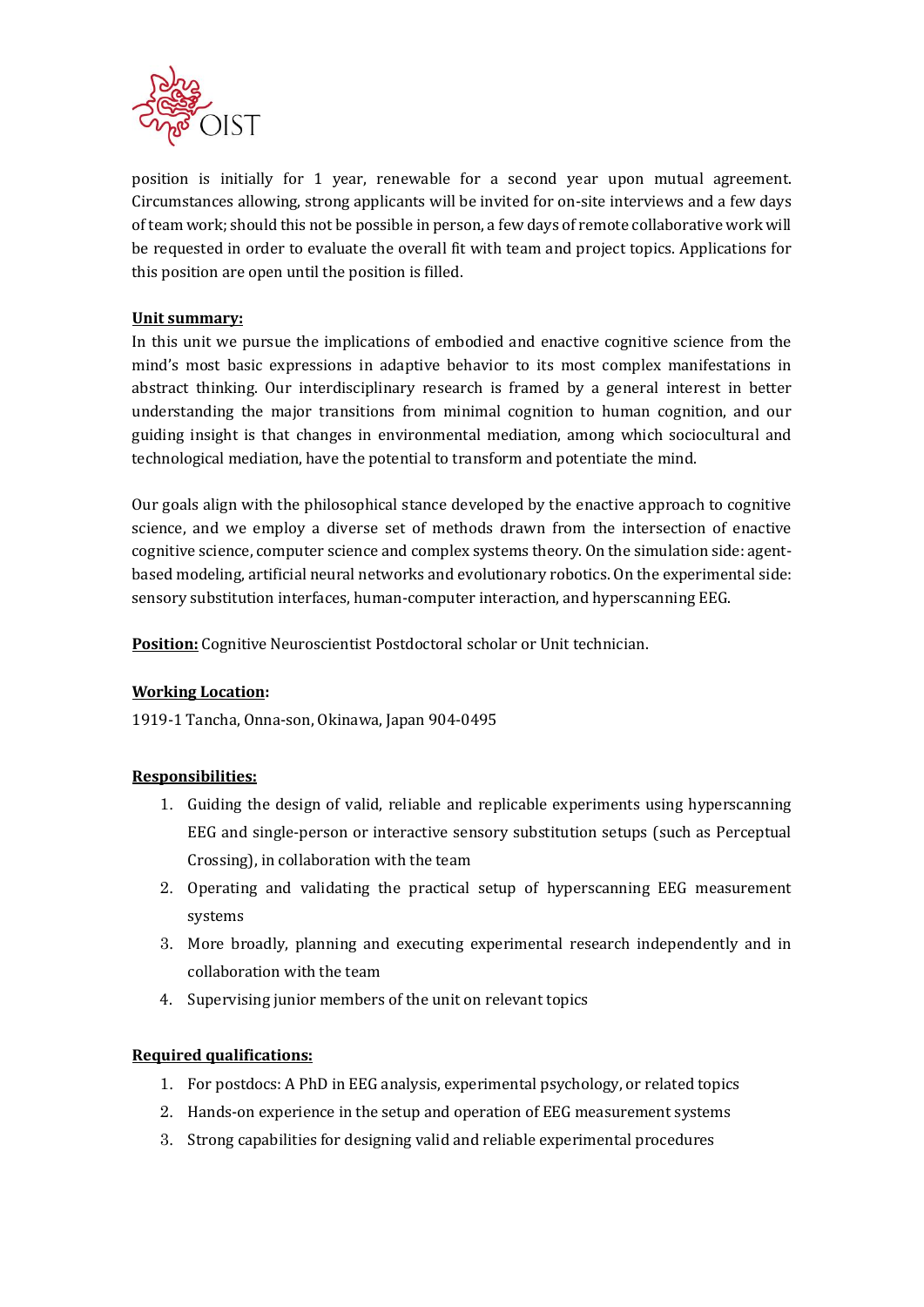

- 4. Open-mindedness to ambitious theoretical, philosophical, and technical questions
- 5. The projects in the unit are team endeavors, so the ability to work effectively in a group is a must; this could involve e.g. training other team members in EEG practice and data analysis, or guiding diverse discussions of experimental designs.

# **Preferred qualifications:**

- 1. Experience with hyperscanning EEG setups
- 2. Experience with applied mathematics for data analysis of psychology experiments, particularly information theory and in-depth statistics
- 3. Experience with modern software development paradigms in Python, and willingness and motivation to learn other languages (Julia, Rust)
- 4. Knowledge of recent time-series analysis or graph signal analysis methods

## **Report To:**

Professor Tom Froese, Embodied Cognitive Science Unit

#### **Starting Date:**

As early as possible

## **Term & Working hours:**

Term: Full-time, fixed term appointment for 1 year, renewable for another year upon mutual agreement. Contract initially with 3-month probationary period (inclusive).

Working hours: 9:00-17:30 (Discretionary)

## **Compensation & Benefits:**

Compensation in accordance with the OIST Employee Compensation Regulations

#### Benefits:

- Relocation, housing and commuting allowances
- Annual paid leave and summer holidays
- Health insurance (Private School Mutual Aid http://www.shigakukyosai.jp/ )
- Welfare pension insurance (kousei-nenkin)
- Worker's accident compensation insurance (roudousha-saigai-hoshou-hoken)

## **How to Apply:**